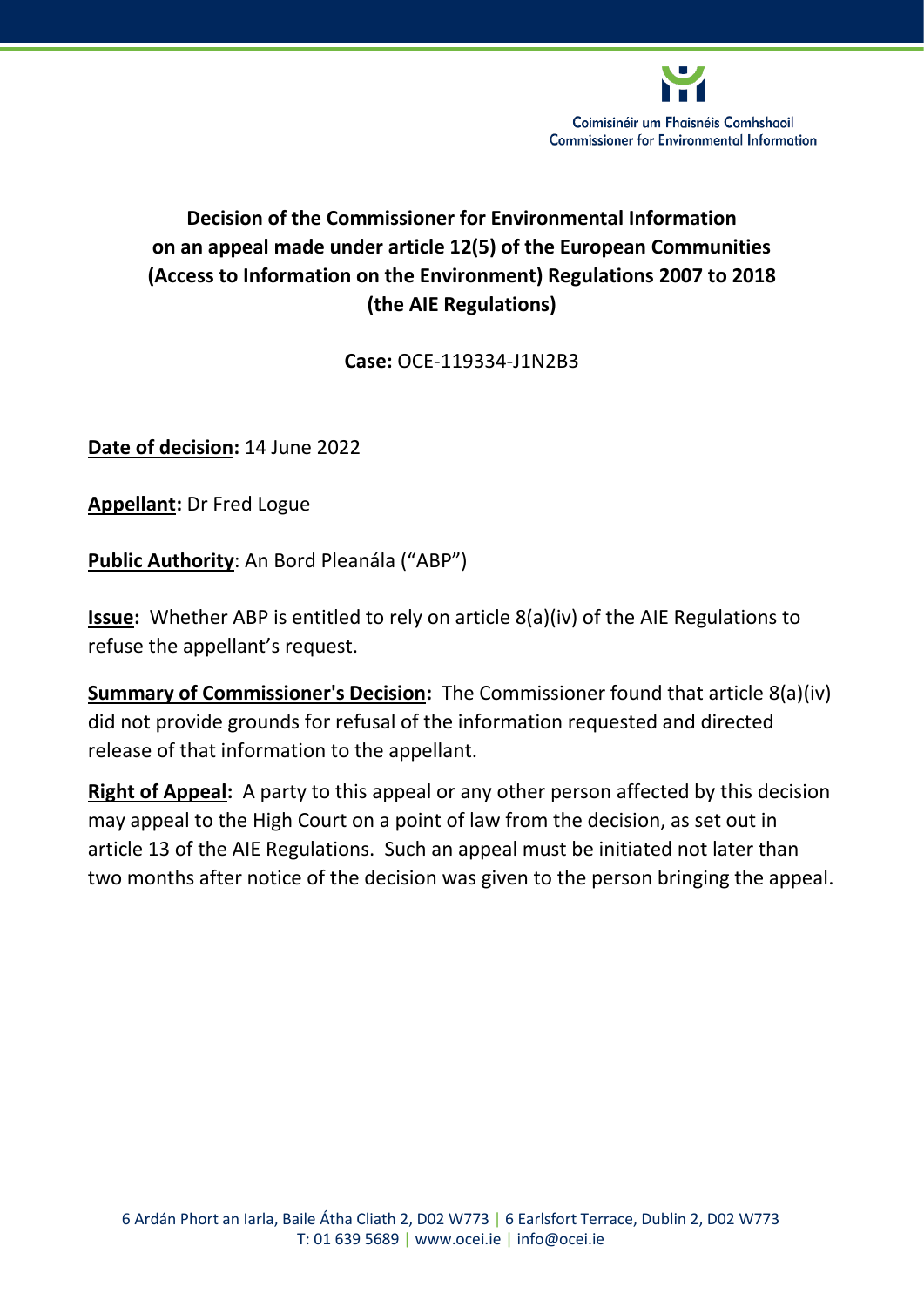

### **Background**

- 1. On 15 December 2021, the appellant requested an electronic copy of the recording of the oral hearing held by An Bord Pleanála (ABP) on 14 December 2021 in Case 311059 (Corballis East SHD).
- 2. On 10 January 2022, ABP responded to the appellant refusing his request under article 8(a)(iv) of the AIE Regulations which provides that "a public authority shall not make available environmental information…where disclosure of the information would adversely affect…the confidentiality of the proceedings of public authorities, where such confidentiality is otherwise protected by law (including the Freedom of Information Acts 1997 and 2003 with respect to exempt records within the meaning of those Acts)". The decision also referred to section 29(1) of the Freedom of Information Act 2014 and concluded that the information requested constituted "exempt records" within the meaning of that Act. The decision outlined that, having carried out the public interest test mandated by article 10(3), ABP had concluded that "the factors in favour of the refusal of these records outweigh those in favour of release, as the release of these records may be injurious to the impartiality of [ABP] in determining this case". The decision continued: "it is [ABP's] assessment the release of these records, as the case is ongoing, and decision has not yet been formulated by [ABP] could impair a future decision of [ABP]" and "the premature release of same may contaminate the decision-making process".
- 3. The appellant requested an internal review of the decision which was provided by ABP on 2 February 2022 and reiterated the decision outlined in paragraph 2 above.
- 4. The appellant appealed to my Office on 8 February 2022.

#### **Scope of Review**

5. ABP has refused the appellant's request on the basis of article 8(a)(iv) of the AIE Regulations and the appellant has appealed such refusal. My review in this case is therefore concerned with whether ABP is entitled to rely on article 8(a)(iv) of the AIE Regulations to refuse the appellant's request.

#### **Analysis and Findings**

- 6. I have now completed my review under article 12(5) of the Regulations. In carrying out my review, I have had regard to the submissions made by the parties. In addition, I have had regard to:
	- the Access to Information on the Environment (AIE) Regulations 2007 to 2018 (the Regulations)
	- Directive 2003/4/EC (the AIE Directive);
	- the United Nations Economic Commission for Europe (UNECE) Convention on Access to Information, Public Participation in Decision-Making and Access to Justice in Environmental Matters (the Aarhus Convention);
	- the Aarhus Convention: An Implementation Guide (Second edition, June 2014) (the Aarhus Guide);
	- the Guidance provided by the Minister for the Environment, Community and Local Government on implementation of the Regulations (the Minister's Guidelines); and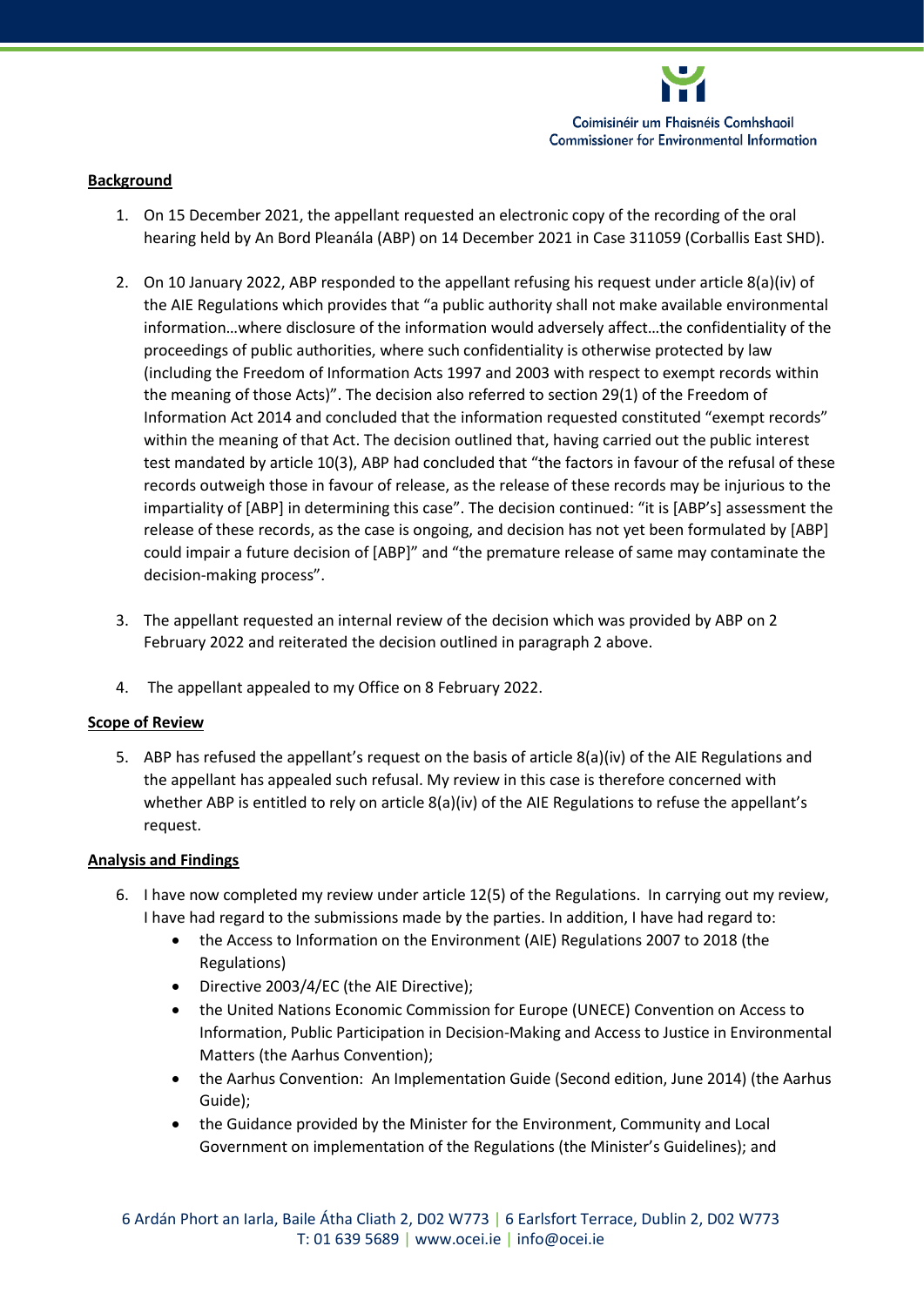

 national and EU case law in particular the decisions of the Court of Justice of the European Union in C‑[204/09](https://curia.europa.eu/juris/document/document.jsf?text=&docid=119426&pageIndex=0&doclang=EN&mode=req&dir=&occ=first&part=1&cid=792978) *Flachglas Torgau GmbH v Federal Republic of Germany* (*Flachglas Torgau*), C‑[619/19](https://curia.europa.eu/juris/document/document.jsf?text=&docid=236684&pageIndex=0&doclang=EN&mode=lst&dir=&occ=first&part=1&cid=4249086) *Land Baden-Württemberg v DR* (*Land Baden-Württemberg*) and [C-60/15](https://curia.europa.eu/juris/document/document.jsf?text=&docid=192693&pageIndex=0&doclang=en&mode=lst&dir=&occ=first&part=1&cid=5625265) *Saint-Gobain Glass Deutschland GmbH v European Commission* (*Saint Gobain*) and the decision of the High Court in *Right to Know v An Taoiseach* [\[2018\] IEHC 372.](https://www.courts.ie/acc/alfresco/015ab3cc-e8cc-481d-91f4-61fa06f18dda/2018_IEHC_372_1.pdf/pdf#view=fitH)

What follows does not comment or make findings on each and every argument advanced but all relevant points have been considered.

- 7. The appellant made submissions to my Office on 28 March 2022 which can be summarised as follows:
	- (i) He submitted that his request did not relate to "proceedings" since it was not concerned with the final stages of a decision-making process.
	- (ii) He submitted that the information requested is a recording of a public meeting and therefore not confidential.
	- (iii) He submitted that ABP had not provided adequate explanation of its public interest balancing exercise and, in particular, had not explained how the release of a recording of a public meeting in a process subject to public participation could impact ABP's impartiality, impair a future decision of ABP or contaminate the decision making process. He also argued that what in fact is at issue in this case is an Environmental Impact Assessment procedure which requires all relevant information to be published within a reasonable time of receipt and which is based on public participation.
	- (iv) He argued that ABP's refusal to release information "while the case is still live" amounted to a blanket refusal of a certain category of information which is not in accordance with either the letter or spirit of the AIE Regulations and is entirely inconsistent with article 6 of the EIA Directive which requires publication of information within a reasonable time after it is received.
- 8. My Investigator wrote to ABP summarising the submissions of the appellant and raising queries with regard to its position. A separate request for the environmental information which forms the subject of this appeal had also been made by my Office a number of weeks earlier. Although the information was provided to my Office, no submissions were received from ABP. A Schedule of Records was received, which repeated the basis for refusal set out in ABP's original decision and internal review. It is regrettable and unacceptable that ABP would refuse a request for environmental information and then not be in a position to provide detailed reasoning for such refusal when requested to do so by my Office. ABP should take steps to more fully engage with requests concerning the AIE Regulations, both from the public and from my Office.
- 9. Article 8(a)(iv) provides for refusal of environmental information "where disclosure of the information would adversely affect…the confidentiality of the proceedings of public authorities, where such confidentiality is otherwise protected by law (including the Freedom of Information Acts 1997 and 2003 with respect to exempt records within the meaning of those Acts)". There are therefore a number of elements which must be satisfied before the question of refusal under article 8(a)(iv) arises: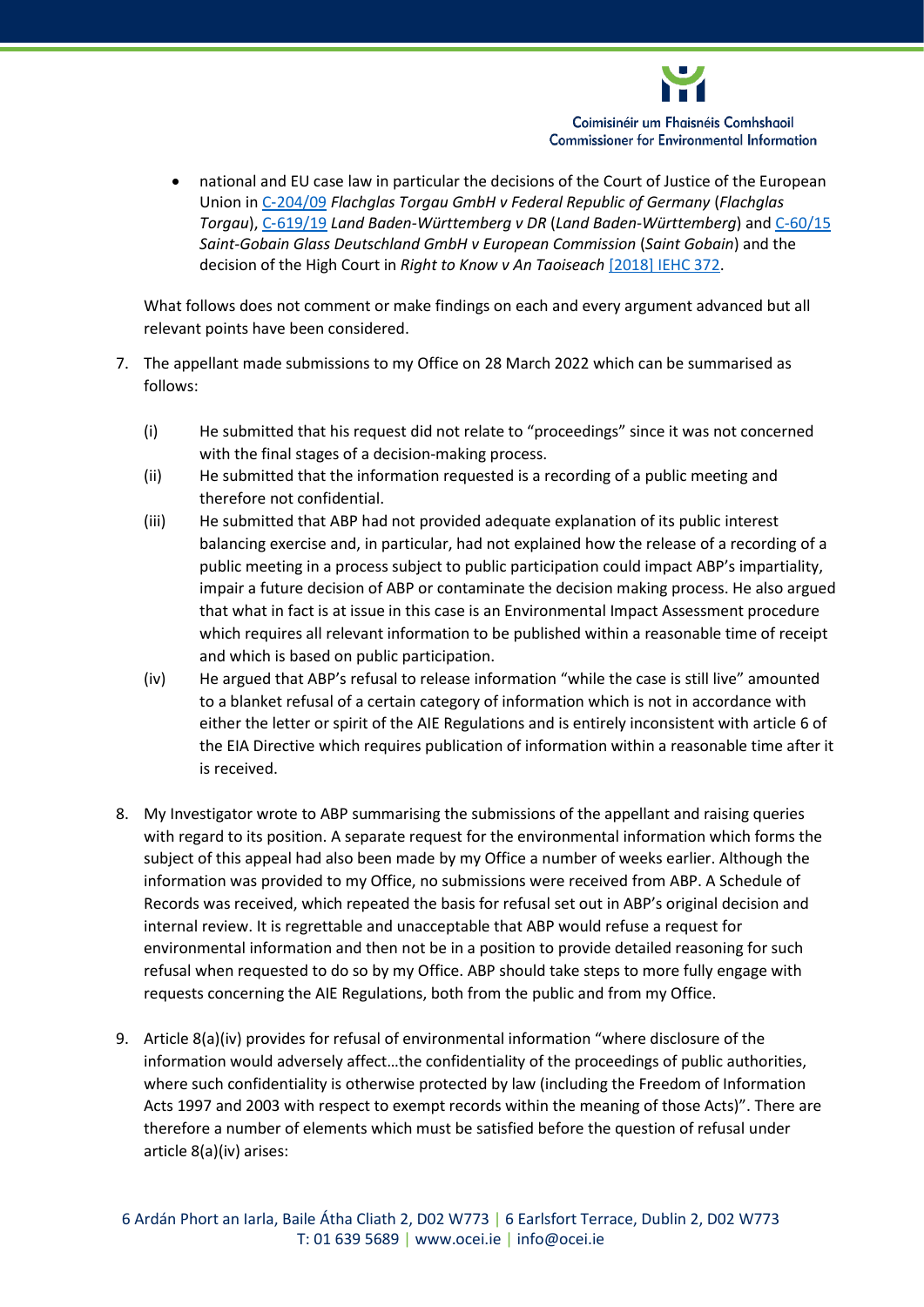

- (i) the case must involve the "proceedings" of public authorities;
- (ii) those proceedings must have an element of confidentiality;
- (iii) that confidentiality must be adversely affected by the disclosure of the information requested; and
- (iv) that confidentiality must be protected by law.
- 10. I will deal with each of these elements in turn. If those elements are satisfied then the next question to be addressed is whether the interest to be protected by reliance on article 8(a)(iv) to refuse the environmental information requested, outweighs the public interest in disclosure of that information.
- 11. ABP was requested, in the invitation for submissions sent by my Investigator, to set out the "proceedings" it considered to be at issue in this case. However, as outlined above, it did not do so and it therefore it falls to me to identify the "proceedings" at issue in this case in light of the limited information provided. In its original decision, ABP indicated that "the case is still in the course of completion and information on the case file will not be released while the case is still live". The case to which ABP's decision refers is Case 311059 i.e. its decision on the Strategic Housing Development (SHD) at Corballis East, Donabate, Co Dublin. SHDs go directly to ABP for decision and such decisions cannot be appealed. Members of the public are entitled to participate in SHD decisions through the making of observations and the facility to request oral hearings. My understanding is that the holding of an oral hearing is at the discretion of ABP and that oral hearings are relatively rare in the context of SHDs although one did take place in this case. My Investigator asked ABP to provide detail in its submissions on the current status of Case 311059 however, as outlined above, no submissions were received from ABP. However, I note that the case details contained on ABP's website provide that a decision has yet to be made and that the proposed decision date is "not available at this time" (See: [https://www.pleanala.ie/en](https://www.pleanala.ie/en-ie/case/311059)[ie/case/311059\)](https://www.pleanala.ie/en-ie/case/311059). Thus, it seems that although the oral hearing on the case has concluded, ABP has yet to reach a decision on the SHD.
- 12. It can therefore be said that there remain some additional deliberations, or at least some additional steps which must be taken, before ABP issues its decision on Case 311059. However, the appellant is seeking a recording of an element of Case 311059 which has already taken place i.e. the oral hearing. The Court of Justice in *Flachglas* have made it clear that "the concept of 'proceedings'" referred to in article 4(2)(a) of the Directive (transposed by article 8(a)(iv) of the Regulations) "refers to the final stages of the decision-making process of public authorities" (para 63). A similar conclusion was reached by the Court of Justice in the *Saint-Gobain* case. Although that case dealt with Regulations 1049/2001 and 1367/2006 rather than the AIE Directive, it considered the provisions of the Aarhus Convention on which both the Directive and the Regulations are based. Indeed, the Advocate General, when referring to the ground for refusal at issue in *Saint Gobain*  noted that "the same ground for refusal is laid down in article 4(2)(a) of [the AIE Directive]" before concluding that "the concept of 'proceedings' must be understood as covering only the deliberation stage of decision-making procedures" (see para 51). The Court of Justice found that "as observed by the Advocate General at point 76 of his Opinion, Article 4(4)(a) of the Aarhus Convention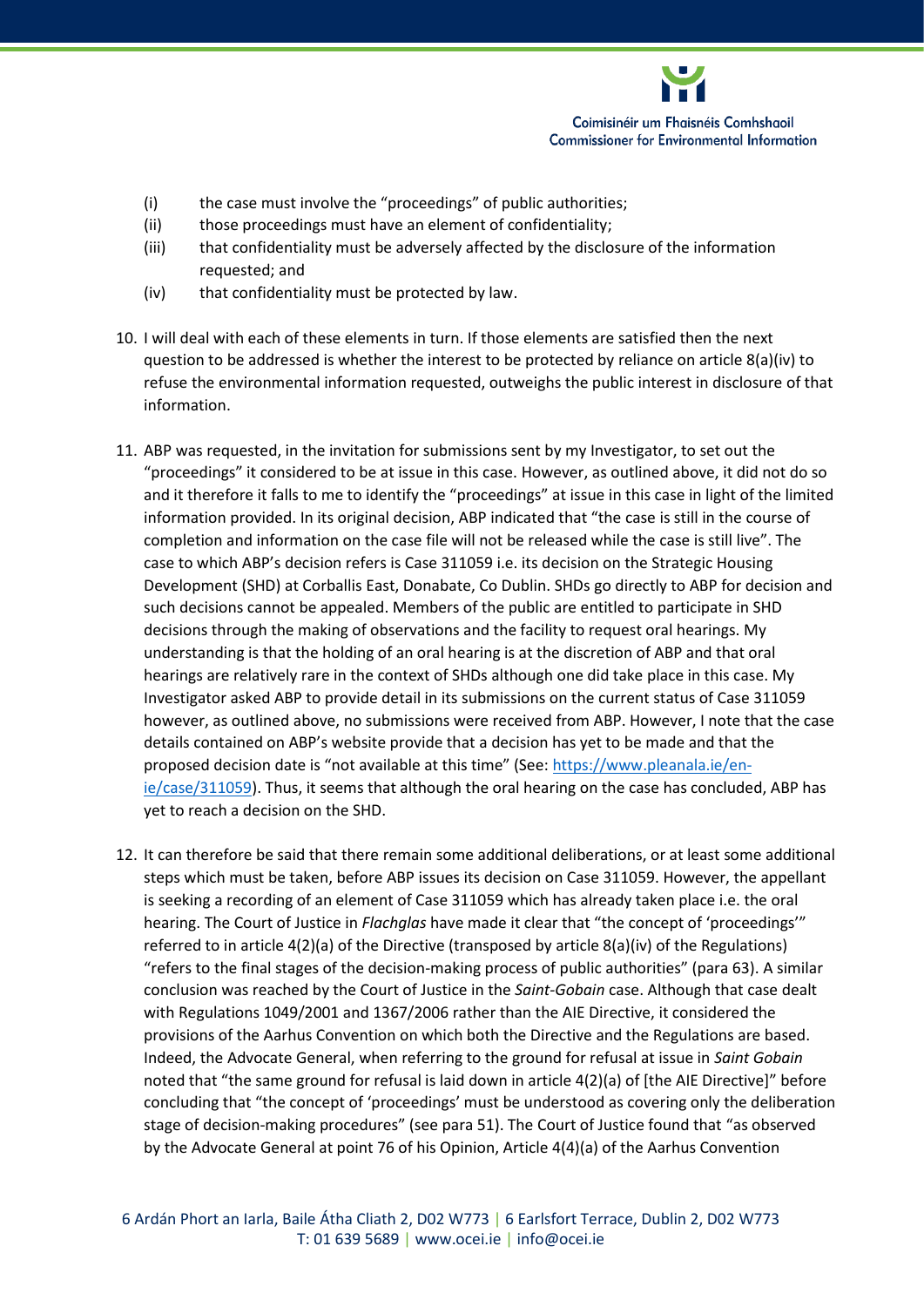

provides that a request for environmental information may be refused where disclosure of that information would adversely affect the confidentiality of the proceedings of public authorities, where such confidentiality is provided for under national law, and not the entire administrative procedure at the end of which those authorities hold their proceedings" (see para 81).

- 13. As the oral hearing took place in December 2021 and a decision has yet to be made by ABP, it can be assumed that the oral hearing does not form part of the final stages of the decision-making process of ABP and therefore does not satisfy the definition of "proceedings" at paragraph 63 of the decision in *Flachglas Torgau*. Nor does the hearing satisfy the "confidentiality" requirement set out in the Regulations and the Directive. Indeed it would appear contradictory that an oral hearing, which ABP describes on its own website as "a public meeting about an An Bord Pleanála case that anyone can attend" could be considered "confidential".
- 14. It must be acknowledged that the wording of article 8(a)(iv) does appear to provide that were release of the recording of the oral hearing to have an adverse impact on the confidentiality of the final stages of ABP's decision-making process then there would be a *prima facie* basis for refusal (subject to the application of the public interest test mandated by articles 10(3) and 10(4) of the Regulations). Indeed, this is what ABP appears to be suggesting when it states that "the release of these records, as the case is ongoing and a decision has not yet been formulated by [ABP] could impair a future decision of [ABP] [and]…may contaminate the decision-making process".
- 15. However, Recital 16 of the AIE Directive clearly outlines that "disclosure of information should be the general rule" and that "public authorities should be permitted to refuse a request for environmental information" only "in specific and clearly defined cases". It also outlines that "the reasons for a refusal should be provided to the applicant". The Court of Justice in *Land Baden-Württemberg* have made it clear that "a public authority which adopts a decision refusing access to environmental information must set out the reasons why it considers that the disclosure of that information could specifically and actually undermine the interest protected by the exceptions relied upon. The risk of that interest being undermined must be reasonably foreseeable and not purely hypothetical" (see para 69).
- 16. ABP has provided no reasoning for its conclusion that release of a recording of a publicly accessible oral hearing "could impair a future decision" or "may contaminate the decision process". The limited information provided by ABP is not sufficient, in my view, to warrant a conclusion that refusal would "specifically and actually" undermine the interest sought to be protected by article 8(a)(iv) of the Regulations which, as outlined in Recital 16 of the Directive "should be interpreted in a restrictive way". In any case, it is difficult to imagine, even if the broadest interpretation possible were applied, the circumstances in which – even hypothetically – disclosure of a recording of the oral hearing would have an adverse impact on ABP's decision-making, given that such hearings are held in public and that the documents submitted to ABP by the developer at the oral hearing are publicly available on the Corballis SHD website (see: [https://corballiseastshd.ie/\)](https://corballiseastshd.ie/).
- 17. I should also acknowledge that the Court of Justice in *Flachglas Torgau* has made it clear that by specifying in article 4(2)(a) of the AIE Directive that the protection of the confidentiality of public